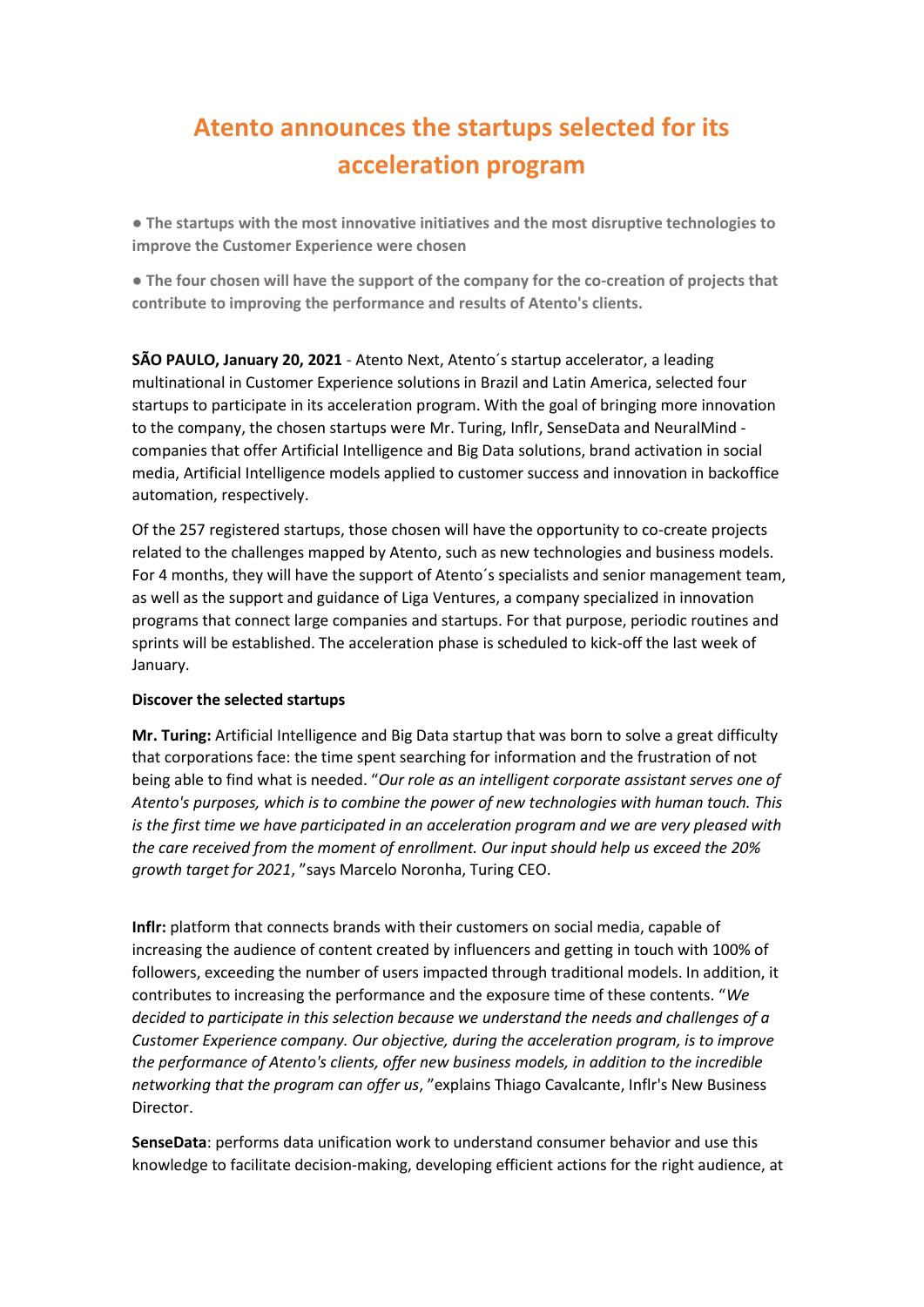the most appropriate time. "*We are specialists in solutions for customer success, consumer journey management and actionable data. We understand that Atento has great synergy with our business. We hope that this approach and partnership will translate into cooperation to offer good experiences*", highlights Mateus Pestana, Sensedata´s CEO and co-founder.

**NeuralMind:** startup that helps companies increase the productivity of back office processes through digitization and automation. "*We are interested in participating in the Atento Next acceleration program because of our company's familiarity with Atento´s target audience and demands. The selection process surprised us by its format, agility and transparency. We are excited about the new business opportunities that will emerge*," says Patricia Tavares, NeuralMind CEO.

For Carlos López-Abadía, Atento´s CEO, this project reinforces the foundations of the digital transformation that the company is undergoing. "*The acceleration program is a demonstration of how we are increasingly placing innovation at the center of our business strategies. The alliance with startups gives us the opportunity to explore new business options and continue to improve our portfolio of solutions while contributing to guarantee the best experiences for consumers, in addition to increasing our competitiveness in the market and stimulating culture of innovation throughout the company. We are working with a focus on generating value for all our customers*.", he explains.

"*Our business is driven by our customers, whether they are companies or end customers. When addressing this issue, understanding the needs and demands of the public is critical. With the gaze of external companies, we were able to broaden our horizon, in addition to approaching segments that otherwise would not have been approached. For this reason, we want to ensure that this acceleration program generates new offers and business models for our clients, maximizing results and improving the Customer Experience, as well as providing the selected startups with valuable opportunities*", says Mauricio Castro, Atento´s Innovation Director.

#### **Atento Next**

Innovation is at the heart of Atento's strategy. In 2020, the company was the first in the sector in the world to achieve the ISO 56002 certification for innovation management. Now, Atento has launched its startup accelerator, Atento Next.

This program is one of the many initiatives of Atento´s Innovation Hub, which aims to leverage disruptive processes within the company, generating new lines of business and products, in addition to approaching Born Digital companies.

#### **About Atento**

Atento is one of the five largest global providers for client relationship management and business process outsourcing services nearshoring for companies that carry out their activities in the United States. Since 1999, the company has developed its business model in 13 countries with a workforce of 150,000 employees. Atento has over 400 clients for which it provides a wide range of CRM/BPO services through multiple channels. Its clients are leading multinational companies in the technology, digital, telecommunications, finance, health, consumer and public administration sectors, amongst others. Atento trades under ATTO on the New York Stock Exchange. In 2019 Atento was recognized by Great Place to Work® as one of the 25 World's Best Multinational Workplaces and as one of the Best Places to Work in Latin America. For more information [www.atento.com](https://www.atento.com/)

#### **About Liga Ventures**